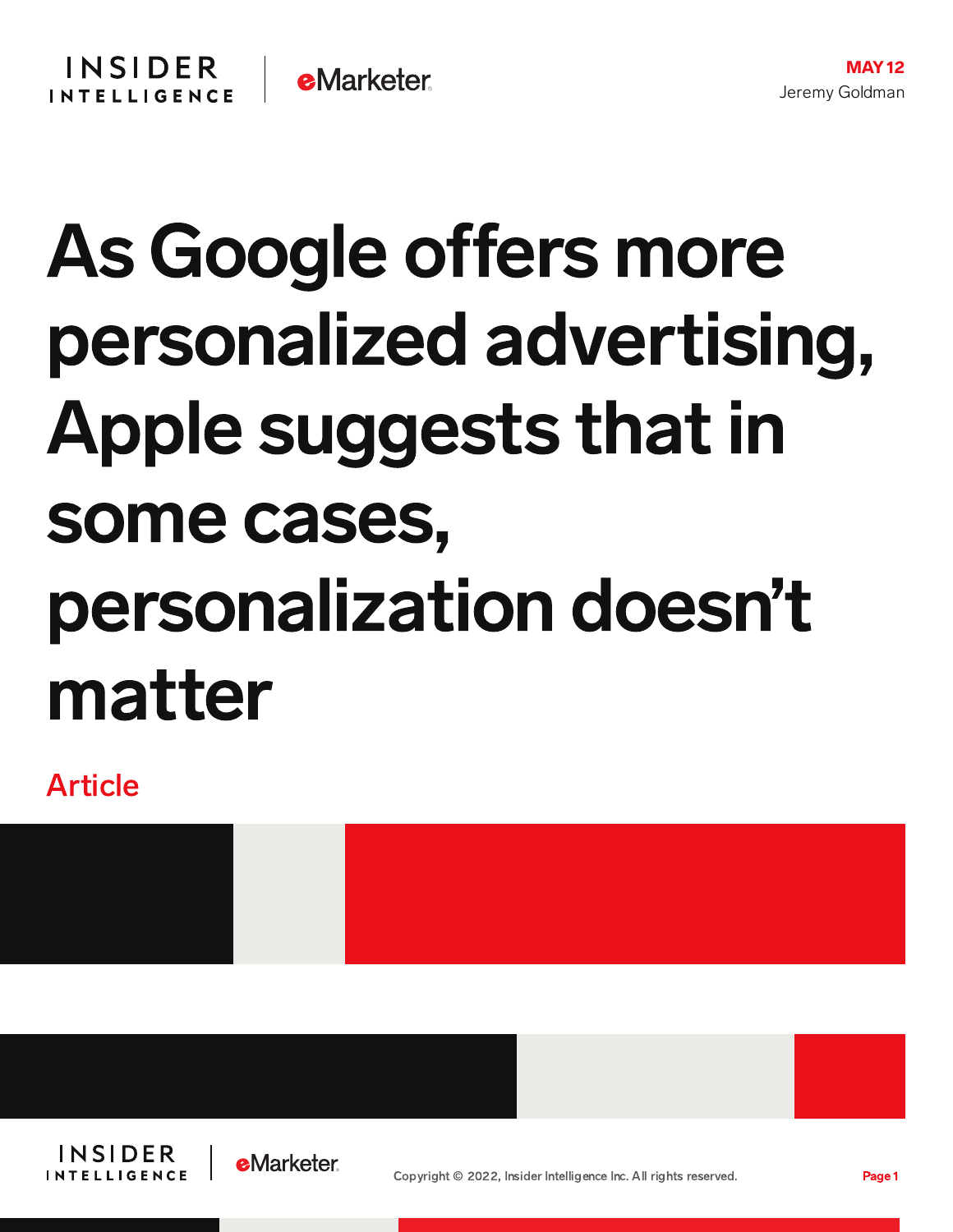The news: Google is offering consumers more personalized ad experiences, even as Apple tells advertisers that aiming for users who have opted out of tracking may actually offer better results.

Personalized ads: My Ad Center was unveiled Wednesday at Google I/O. It will provide Google users a more personalized ad experience across Google Search, YouTube, and other platforms.

- The new tool, expected late this year, will let users view the kind of ads they want to see.
- Users will be able to give specifics on ads they prefer within My Ad Center: everything from basketball to health to the energy industry. They may even request ads from particular brands.
- To be clear, Google does already offer an Ad Settings section for users—but it's far from perfect. This initiative appears to build on those earlier efforts, as well as its recent [expansion](https://content-na1.emarketer.com/advertisers-certain-sensitive-categories-may-affected-by-google-s-new-consumer-controls) of user control over ads from sensitive categories such as dating and gambling.

Meanwhile, at Apple: The consumer tech giant is saying in some circumstances that aiming at consumers who don't want to be personalized, oddly enough, could yield better results.

- Apple's Search Ads are growing in [importance](https://content-na1.emarketer.com/apple-will-revamp-its-services-focus-on-advertising-streaming) as a revenue source for the company—yet they rely very little on targeting, and personalization doesn't yield better conversion rates, according to a presentation to advertising clients obtained by 9to5Mac.
- When users enter the App Store for the first time using iOS 15, Apple asks if they want personalized ads that "help you discover apps, products, and services that are relevant to you."
- According to Apple data, though, smartphones with customized ads turned off accounted for 78% of iOS App Store searches—suggesting that most users said they'd prefer not to be tracked, even in exchange for a more personalized experience.

But wait, there**'**s more: The average conversion rate for users who enable tailored advertisements and those who do not is in a statistical dead heat.

**eMarketer** 

INSIDER

**INTELLIGENCE**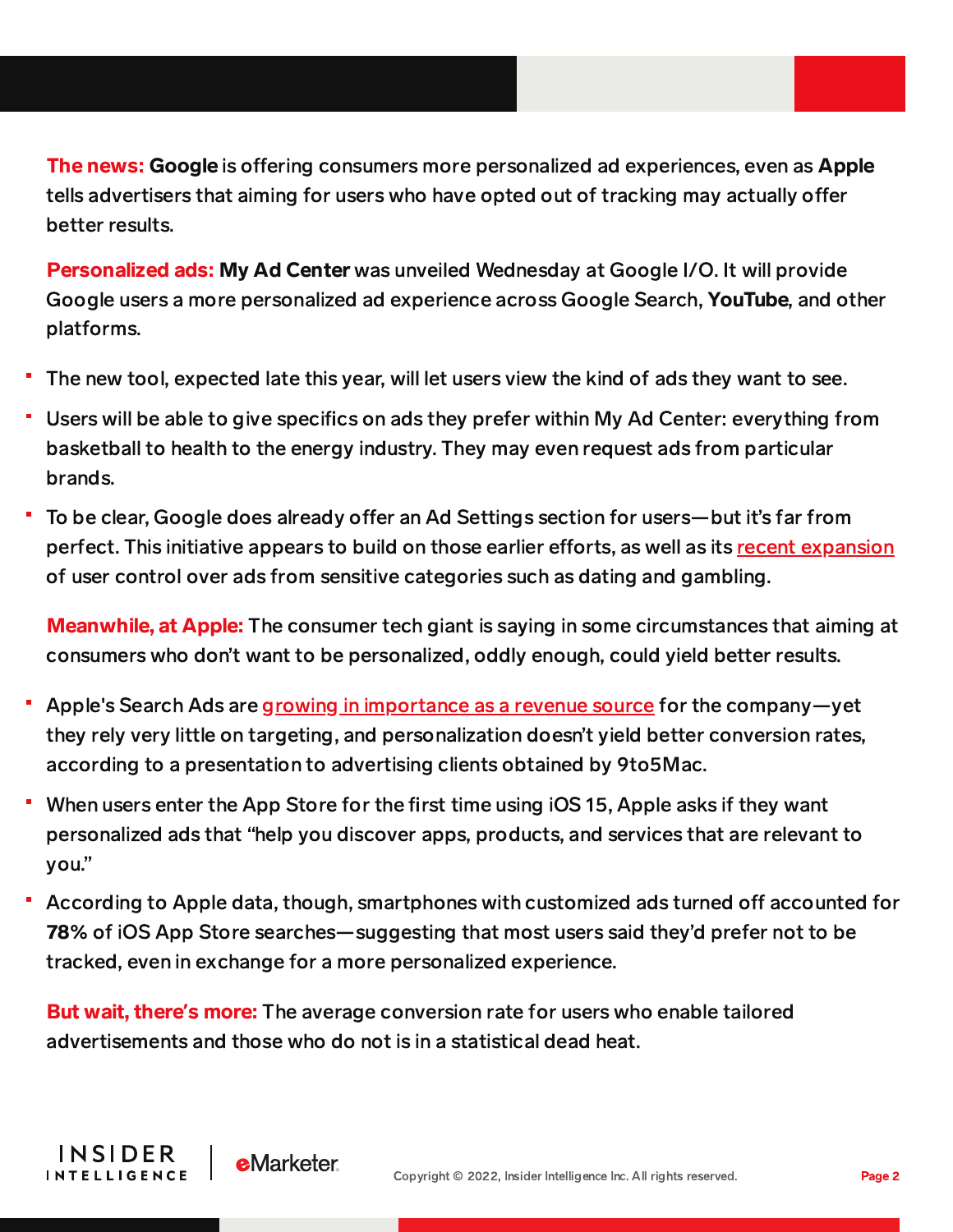- Advertisers saw a 62.1% conversion rate for users who opted in to personalized ads. The conversion rate is 62.5% among consumers who have tailored ads blocked.
- Given these conversion rates, Apple is pushing developers to target users who have personalized experiences turned off since that group is about three times larger than the other cohort.

How customers feel: Users have a love-hate relationship with personalized ads.

- A Merkle report [found](https://chart-na1.emarketer.com/247255/type-of-data-that-us-internet-users-comfortable-sharing-with-brands-more-personalized-experience-2020-2021-of-respondents) that from 2020 to 2021, consumers became more comfortable, not less, sharing data with brands in exchange for a more personalized experience.
- 54% of marketers have seen more increased engagement with their brand as a result of more personalization, [per](https://chart-na1.emarketer.com/251855/what-improvements-have-marketers-worldwide-seen-with-customer-engagement-result-of-implementing-more-personalization-of-respondents-aug-2021) Acquia; another 48% saw increased conversions.
- Not all data points are created equal: while the majority of consumers are willing to part with information such as gender and age, internet users overwhelmingly prefer to hold onto some other data, including browsing behavior.

| Data Points UK and US Consumers Would Be<br>Happy to Share for Personalized Ads/Offers,<br>Q1 2021<br>% of respondents |                                     |       |
|------------------------------------------------------------------------------------------------------------------------|-------------------------------------|-------|
|                                                                                                                        |                                     |       |
| Gender                                                                                                                 | 66.5%                               | 55.8% |
| Age                                                                                                                    | 56.5%                               | 54.7% |
| Preferences/interests                                                                                                  | 52.9%                               | 43.0% |
| Language                                                                                                               | 52.7%                               | 46.2% |
| Occupation                                                                                                             | 31.7%                               | 30.1% |
| Browsing behavior                                                                                                      | 29.7%                               | 22.8% |
| Name                                                                                                                   | 26.3%                               | 21.1% |
| Household income                                                                                                       | 17.0%                               | 20.6% |
| None                                                                                                                   | 3.4%                                | 7.3%  |
| Note: ages 18+<br>Source: A Million Ads, "The Power of Personalization," June 8, 2021                                  |                                     |       |
| 267980                                                                                                                 | eMarketer   InsiderIntelligence.com |       |

Consumers' interest in personalization and privacy is making marketers more interested in the topic. Ad targeting and personalization innovations were the most sought-after topic from US agencies and marketers at the Upfronts and NewFronts, [per](https://chart-na1.emarketer.com/256157/which-topics-would-us-agencymarketer-professionals-most-like-see-tvmedia-companies-emphasize-their-2022-upfrontnewfront-presentations-of-respondents) Advertiser Perceptions.

The big takeaway: While many consumers do want personalized ad experiences, quite a few opt out when given the chance. But they are willing to part with some personal information on